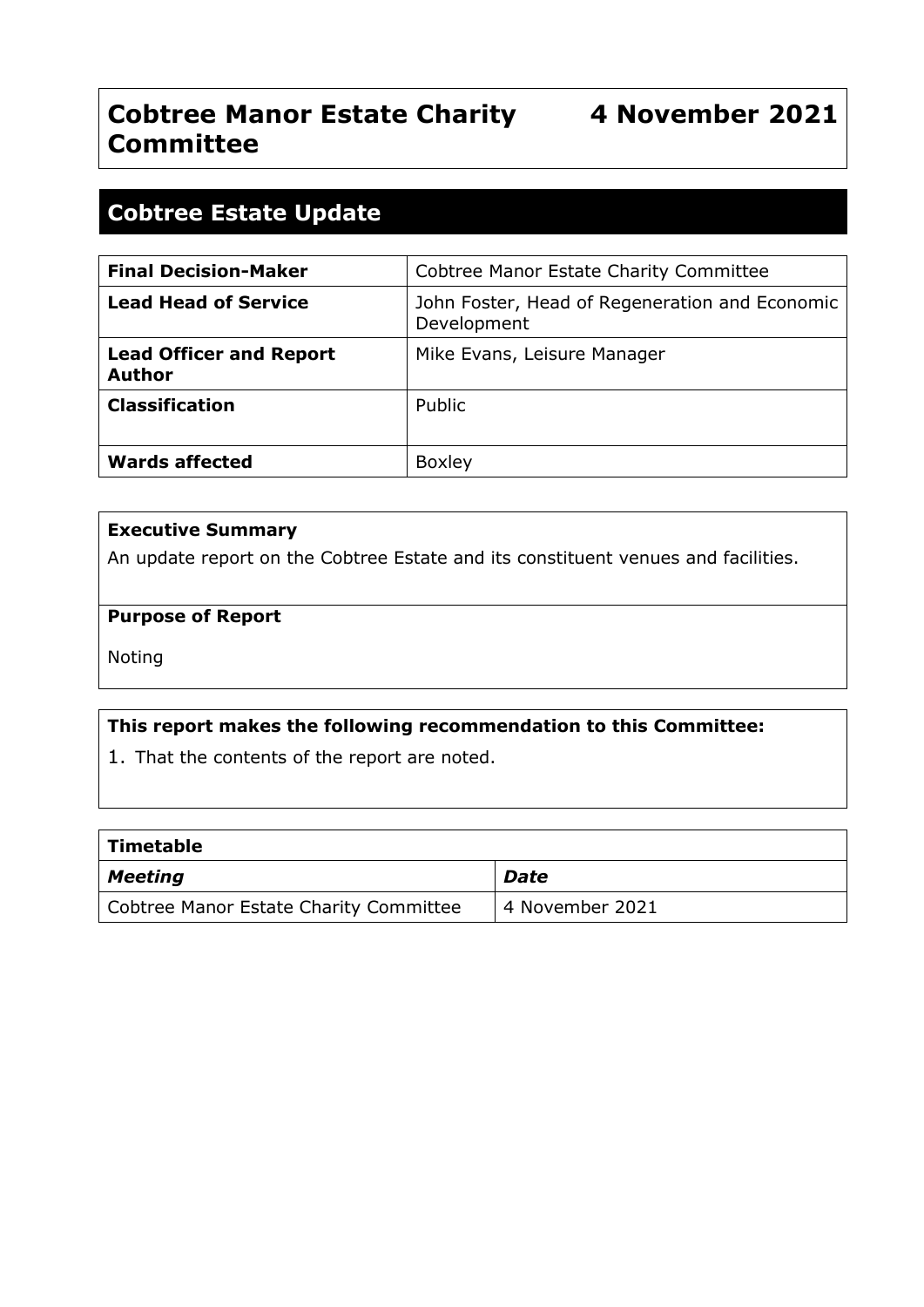# **Cobtree Estate Update**

# **1. CROSS-CUTTING ISSUES AND IMPLICATIONS**

| <b>Issue</b>                                       | <b>Implications</b>                                                                                                              | Sign-off                                               |
|----------------------------------------------------|----------------------------------------------------------------------------------------------------------------------------------|--------------------------------------------------------|
| Impact on<br><b>Corporate</b><br><b>Priorities</b> | The work of the charity links directly to its<br>charitable objectives and the corporate<br>priorities for the council.          | Leisure<br>Manager                                     |
| Cross<br><b>Cutting</b><br><b>Objectives</b>       | The work of the charity links directly to its<br>charitable objectives and the cross-cutting<br>objectives of the council.       | Leisure<br>Manager                                     |
| <b>Risk</b><br><b>Management</b>                   | There are no risk management implications in<br>this report.                                                                     | Leisure<br>Manager                                     |
| <b>Financial</b>                                   | Financial implications from this update are<br>managed day-to-day in line with council<br>procedures and policies.               | Senior Finance<br>Manager<br>(Client)                  |
| <b>Staffing</b>                                    | Staffing implications are managed day-to-day<br>in line with council procedures and policies.                                    | Head of<br>Regeneration<br>and Economic<br>Development |
| Legal                                              | There are no specific legal implications at<br>present as this report is presented for noting<br>only.                           | Team Leader<br>Contracts and<br>Commissioning          |
| <b>Privacy and</b><br>Data<br><b>Protection</b>    | There are no new implications as a result of<br>this update report and recommendation.                                           | Policy and<br>Information<br>Team                      |
| <b>Equalities</b>                                  | No impact identified as a result of this update<br>report and recommendation. An EqIA will be<br>required for the project phase. | Equalities &<br>Communities<br>Officer                 |
| <b>Public</b><br><b>Health</b>                     | The Cobtree Estate works towards improving<br>the health of our community and residents<br>through its day-to-day operations.    | Head of<br>Regeneration<br>and Economic<br>Development |
| <b>Crime and</b><br><b>Disorder</b>                | Crime and disorder implications are managed<br>day-to-day in line with council procedures and<br>policies                        | Leisure<br>Manager                                     |
| <b>Procurement</b>                                 | Procurement implications are managed day-                                                                                        | Head of                                                |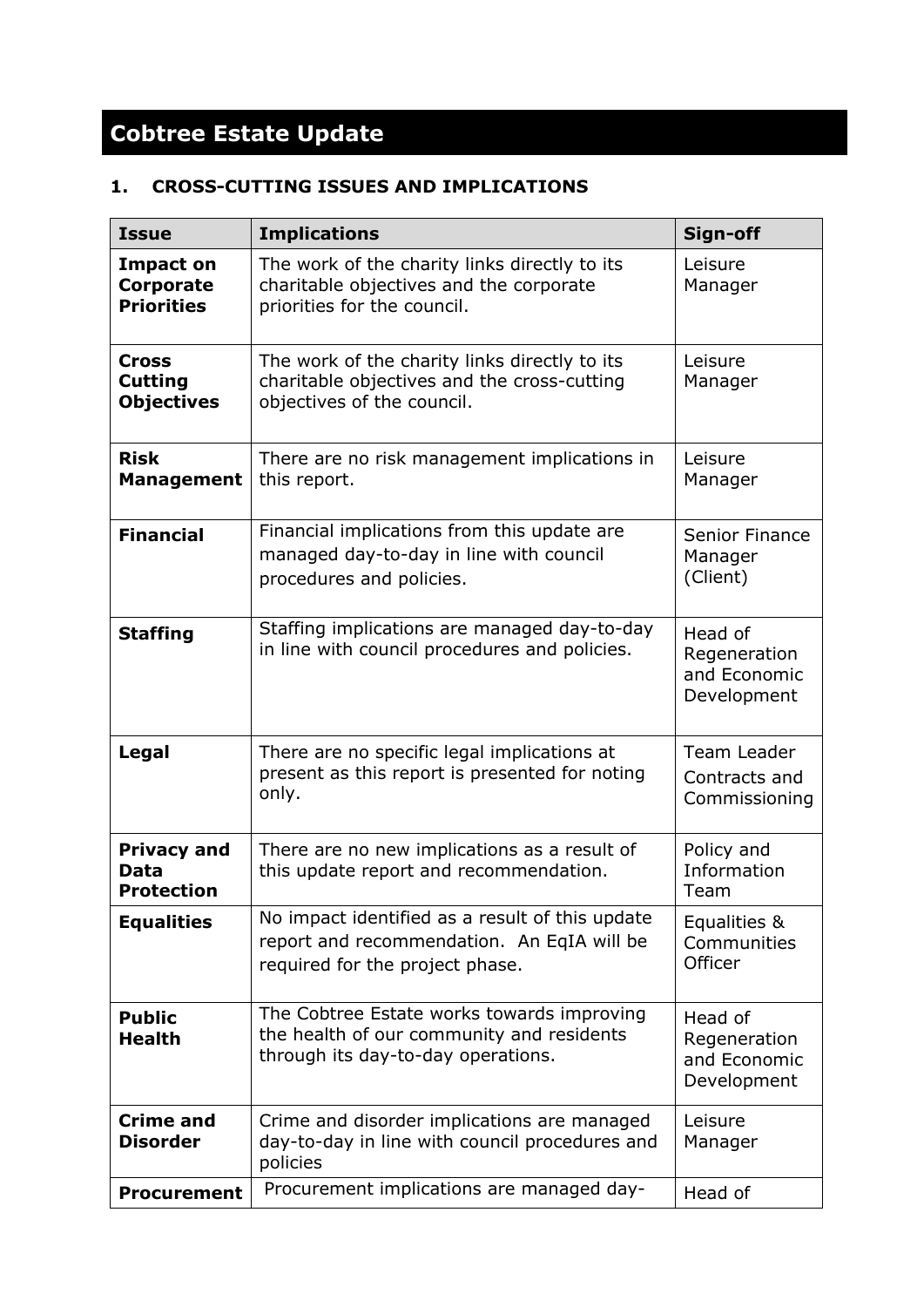|                                                     | to-day in line with council procedures and<br>policies.                                                                                                            | Regeneration<br>and Economic<br>Development<br>& Section 151<br>Officer |
|-----------------------------------------------------|--------------------------------------------------------------------------------------------------------------------------------------------------------------------|-------------------------------------------------------------------------|
| <b>Biodiversity</b><br>and Climate<br><b>Change</b> | The implications of this report on biodiversity<br>and climate change have been considered and<br>there are no implications on biodiversity and<br>climate change. | Biodiversity<br>and Climate<br>Change<br>Manager                        |

# **2. INTRODUCTION AND BACKGROUND**

- 2.1 As agreed at the 8 July meeting, the members of this committee attended a tour of the golf course, the park and Kent Life on Monday 9 August. The tour was used to explain more about the estate to new members, and was a chance for existing committee members to see the venues post-Covid.
- 2.2 Also since the last meeting, the Chair, Vice Chair and Leisure Manager attended a meeting of the Cobtree Charity Trust.

## **Cobtree Manor Park**

- 2.3 The park has once again achieved Green Flag status, further validation of its recognition as a destination park for Maidstone and the local area. The park's management plan, which was submitted as part of the application, will be presented to the next meeting of this committee.
- 2.4 Car park income for the period of Quarter 1 and Quarter 2 is £67,363, which gives a positive variance of more than £26,000.
- 2.5 The Hazlitt Theatre held two sell-out performances of Alice in Wonderland in the park on 3 and 4 September 2021. There were a total of 500 visitors who came to the performances and the debrief from the event indicated that many more could be accommodated next year. The winter lights trail planned for the period of 15 December to 31 December is selling well.
- 2.6 Repairs have been completed recently on the sheep dip feature in the park.
- 2.7 Boundary and fencing work has progressed, with fencing restored between a key junction of the park, the private road and the golf course. The park manager has agreed a donation and a volunteer workforce that is facilitating the creation of new hedgerows along the bridleway in the park, around some of the park's other boundaries with the golf course, and some of the boundaries of the wider bridleway that surrounds the estate. The hedgerows will be planted in areas where they have the highest chance of good growth and becoming established. They will provide good natural habitat in the park and will also preserve boundaries where they need to be preserved. In time the established hedgerows will be a natural replacement to the ageing fencing.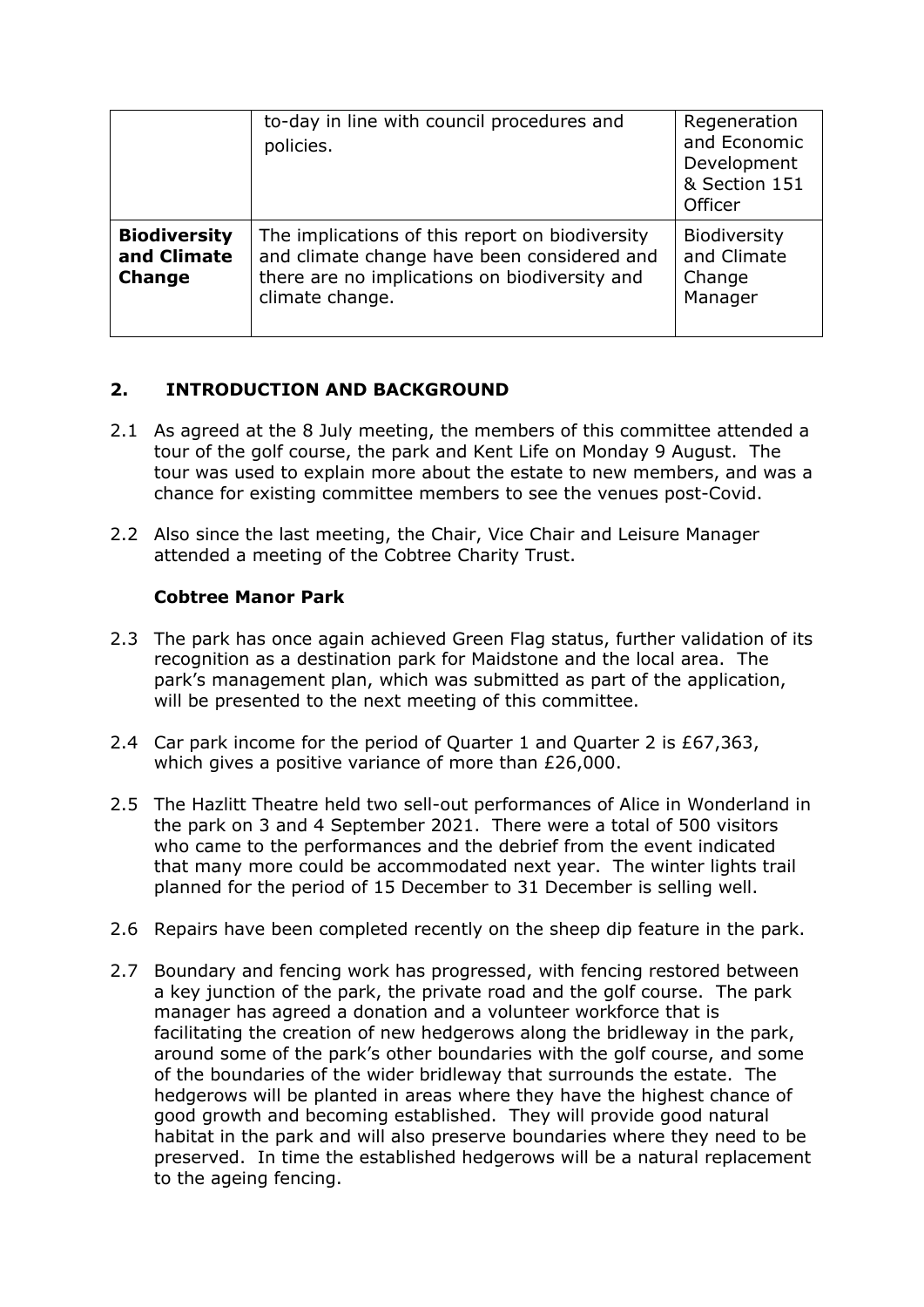- 2.8 The Council's Biodiversity and Climate Change Manager has identified areas of the Cobtree estate as being suitable for additional tree planting and some natural flood prevention work. Areas and opportunities have been identified using aerial maps and a visit in early November with the park manager and some of the tenant organisations will be used to understand the practicalities and management requirements associated with planting additional trees on the estate. The areas identified as possible locations are:
	- The perimeter of Forstal Field including the boundary with the M20
	- The Kent Life boundary with the M20
	- The north west corner of the estate beyond the golf course

## **Golf Course**

- 2.9 Summer trading at the golf course has continued to recover after the Covid-19 pandemic. Membership numbers are now above 2019 levels as are green fees and casual visitor numbers. The uplift in golf participation seen during the Covid-19 pandemic has subsided slightly, but Cobtree continues to trade above pre-pandemic levels.
- 2.10 Societies, group bookings and social functions are also returning to prepandemic numbers and staffing issues and vacancies, common across the hospitality sector at present, are being resolved by the operator.
- 2.11 A drainage project to improve the playing conditions on the  $1^{st}$ ,  $9^{th}$ ,  $12^{th}$  and 18<sup>th</sup> holes will begin soon. This project will create better waterflows between two ponds and will also improve the ecology of the pond by the 12<sup>th</sup> and 18<sup>th</sup> holes.

#### **Kent Life**

- 2.12 Kent Life continues to recover post-pandemic. School trip numbers are increasing and events planning for Halloween and Christmas is in full flow.
- 2.13 Two new bee hives have been placed on site and the Kent Life team is working in conjunction with a local beekeeping business. There is potential for this to develop to include educational activities on site and for items to be sold in the Kent Life shop.
- 2.14 Some areas of Kent Life have been updated, making them more friendly for visitors in wheelchairs, and through consultation with wheelchair users other areas where further improvements can be made are also being identified.
- 2.15 Work to catalogue the Kent Life inventory has progressed. Meetings have been held with colleagues at Maidstone Museum and some external heritage organisations specialising in farms and rural life have been engaged. The Leisure Manager will bring a report with recommendations to a future meeting when plans are sufficiently developed.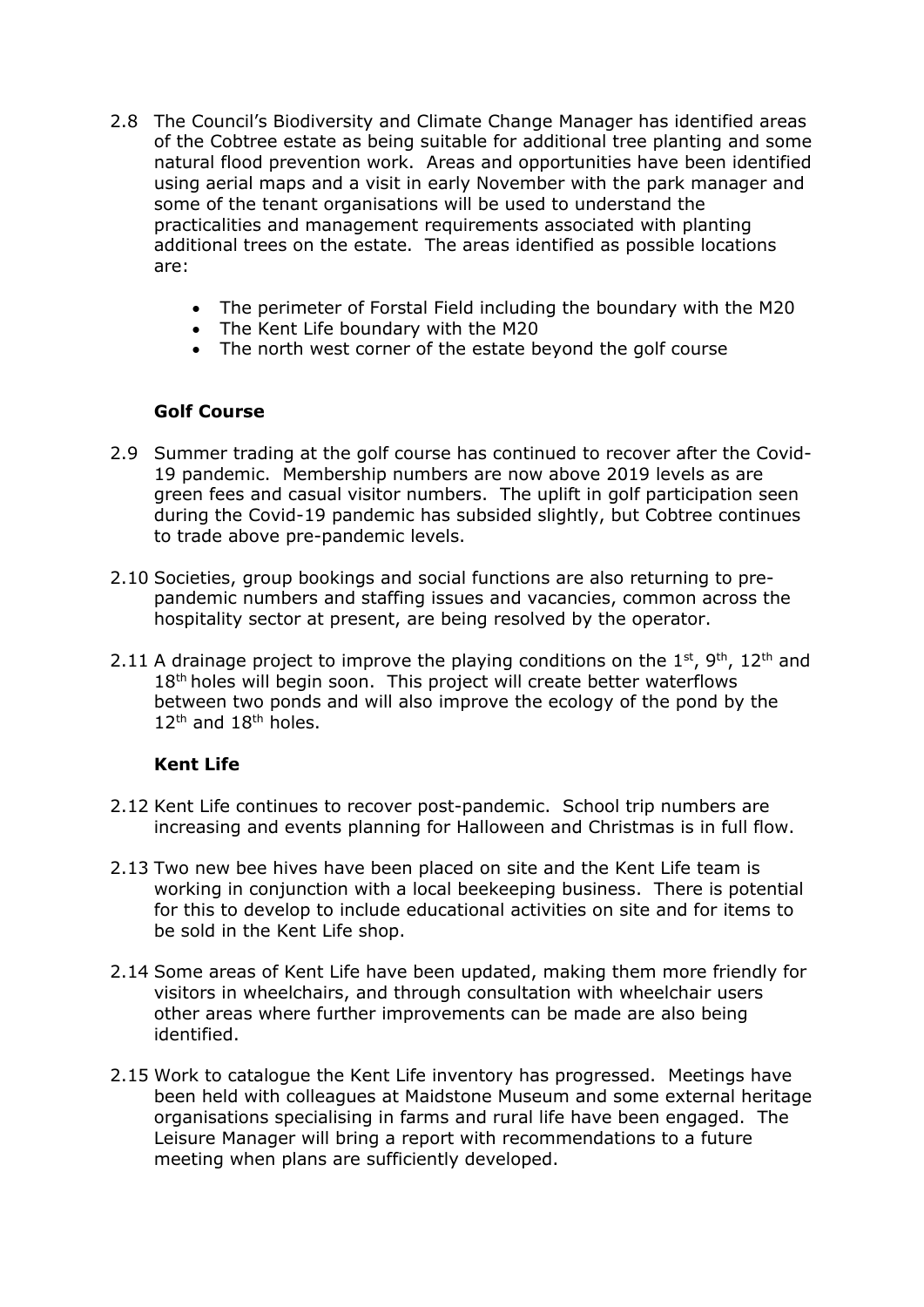# **Cobtree Café**

2.16 Cobtree Café has continued to trade well throughout the summer. Repairs to the flooring in the centre toilets have been completed.

# **Cobtree Shed Group**

- 2.17 The Cobtree Shed Group has arranged alternative accommodation at Kent Life. The new accommodation is much closer to a concrete parking area and welfare facilities making it more suitable for the shed group. The Kent Life site also has opportunities for small craft projects. There is currently no timeline for the group's switch from the park to Kent Life but the Leisure Manager will ensure a smooth transition and will keep committee members informed.
- 2.18 The vacant elephant house building will be made good and other uses for it will be considered. In the short term it will relieve storage pressures that the park manager and park ranger have, which should mean that the metal container box can be removed from the park eventually.

# **3. AVAILABLE OPTIONS**

- 3.1 Committee can note the information in this report.
- 3.2 Committee can choose not to note the information in this report, however the Committee has requested regular updates on the operations of the Estate.

# **4. PREFERRED OPTION AND REASONS FOR RECOMMENDATIONS**

4.1 It is recommended that the information in this report is noted.

#### **5. RISK**

5.1 This report is presented for information only and has no risk management implications.

#### **6. CONSULTATION RESULTS AND PREVIOUS COMMITTEE FEEDBACK**

6.1 No consultation has taken place since the last update report.